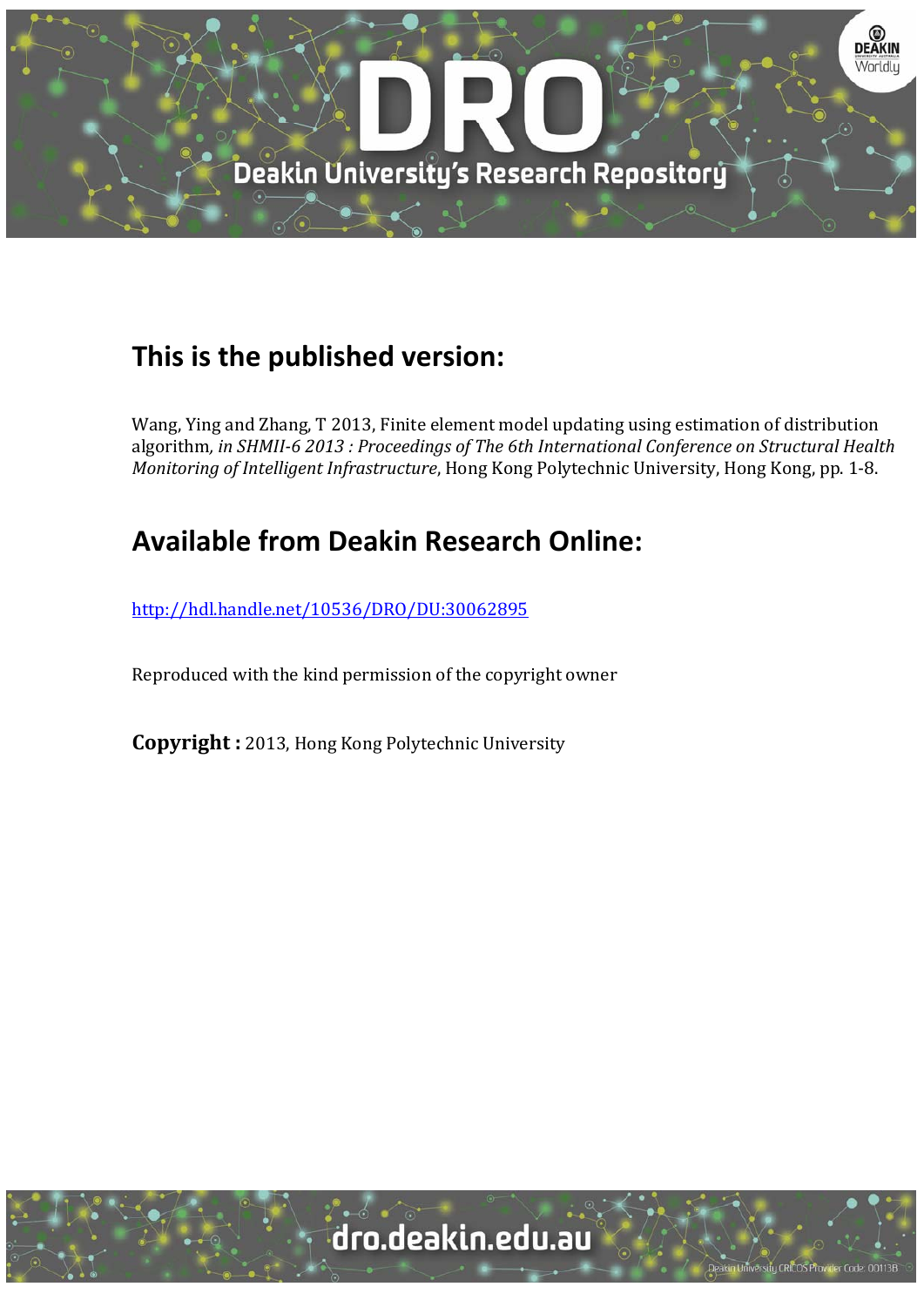

# **FINITE ELEMENT MODEL UPDATING USING ESTIMATION OF DISTRIBUTION ALGORITHMS**

 $\text{Ying Wang}$ <sup>1</sup> and Tong Zhang<sup>2</sup>

School of Engineering, Faculty of Science, Engineering and Built Environment, Deakin University, Australia. Email: [ying.wang@deakin.edu.au](mailto:ying.wang@deakin.edu.au)

School of Information Technologies, The University of Sydney, Australia. Email: [tong@it.usyd.edu.au](mailto:tong@it.usyd.edu.au)

#### **ABSTRACT**

Finite Element (FE) model updating has been attracting research attentions in structural engineering fields for over 20 years. Its immense importance to the design, construction and maintenance of civil and mechanical structures has been highly recognised. However, many sources of uncertainties may affect the updating results. These uncertainties may be caused by FE modelling errors, measurement noises, signal processing techniques, and so on. Therefore, research efforts on model updating have been focusing on tackling with uncertainties for a long time. Recently, a new type of evolutionary algorithms has been developed to address uncertainty problems, known as Estimation of Distribution Algorithms (EDAs). EDAs are evolutionary algorithms based on estimation and sampling from probabilistic models and able to overcome some of the drawbacks exhibited by traditional genetic algorithms (GAs). In this paper, a numerical steel simple beam is constructed in commercial software ANSYS. The various damage scenarios are simulated and EDAs are employed to identify damages via FE model updating process. The results show that the performances of EDAs for model updating are efficient and reliable.

# **KEYWORDS**

Finite element, model updating, estimation of distribution algorithms.

#### **INTRODUCTION**

In mathematics, finite element method (FEM) is a numerical technique for finding approximate solutions to boundary value problems. In civil/mechanical/aerospace engineering, FEM is a widely applied method for designing and assessing structural systems. However, due to simplified assumptions of structural geometry, materials, and boundary conditions, there is unavoidable discrepancy between the numerical results from FEM and the performances of real structures. In order to minimise this discrepancy, the constructed models usually need to be adjusted via model updating. Except as a powerful method which can calibrate the FEM of real structures, model updating can also be regarded as a damage identification scheme. In this framework, usually a two-stage model updating should be performed. The first stage is the FEM calibration process based on experimental results of the "intact" structure. In the second stage, the calibrated FEM is further updated by using the test data from the "damaged" structure. Usually, the updated parameter(s) can indicate both damage location and severity.

Due to its broad application range, model updating has been a research focus in various engineering fields over a few decades. There are plenty of techniques developed for model updating, which can be generally classified into two groups: direct matrix method and indirect physical property adjustment method (Ewins 2000). In the first group, the physical meaning of the updating parameters is ambiguous and the complete mode shape vectors are required, which makes them difficult to be applied. As a result, methods of the second group, known as parameter-based methods, are widely used in updating the parameters of large and complex structures. They can be considered as an iterative process with three main elements. First, the optimization variables should be selected and bounded, which are prescribed by the degrees of uncertainty that exist in the parameters. For a real structure, the total number of such variables as geometrical properties, material properties and boundary conditions is substantially high. In order to reduce the number of updated parameters, various methods have been developed, including substructure method, damage function method, the sensitivity analysis, and so on. Second, the objective function should be determined. Friswell and Mottershead (1995) recommended that the objective function should comprise the information of frequencies and/or mode shapes. The selection of the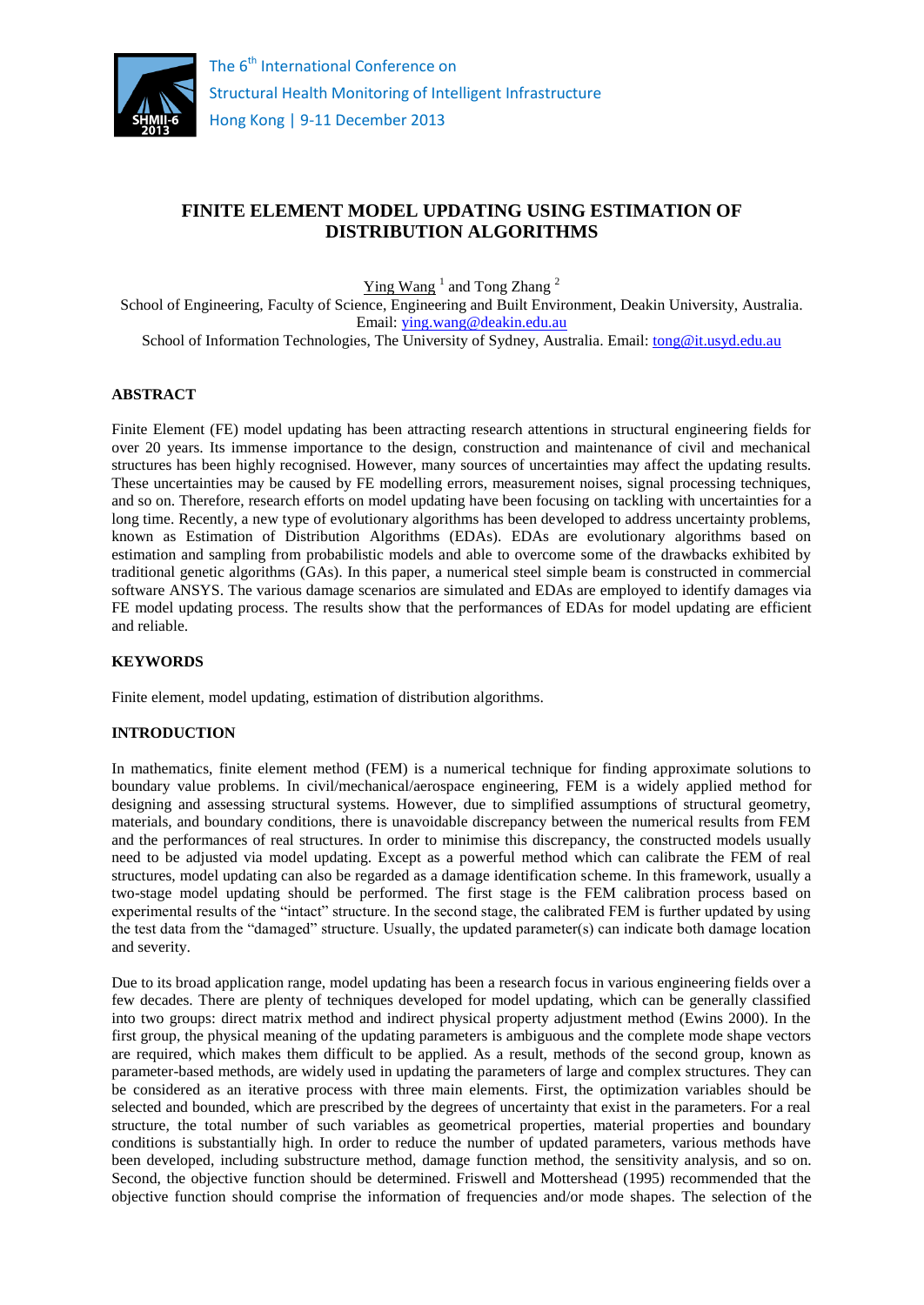objective function has a profound influence on the problem solving. However, it highly depends on the measurement results. In current practices, noise inevitably exists in the measurement and the errors can be accumulated when computing a complex objective function. Therefore, simple objective functions, i.e. frequency changes, modal assurance criteria (MAC) and flexibility changes, are selected in this paper. Third, the optimization algorithm should be properly selected. After the establishment of the objective function, updating the model is usually via an optimisation process, known as an inverse problem. It is usually not straightforward, since the function is nonlinear and the matrices are ill-conditioned and underdetermined. Consequently, a suitable optimization algorithm can determine the efficiency and effectiveness of the model updating results. There are numerous algorithms developed for the optimization problem, including traditional ones and 'intelligent' algorithm-based approaches. Nowadays, 'intelligent' algorithms (or evolutionary algorithms, EAs) have received more research interests. Their main advantages are the convergence speed, the robustness, the need of little information about the parameter, and the tolerance of ambiguity of the numerical model. A diverse range of intelligent algorithms have been applied to model updating by many researchers, including simulated annealing algorithm (Levin and Lieven 1998), genetic algorithm (Hao and Xia 2002), neural network (Bakhary *et al.* 2007) and clonal selection algorithm (Ou and Wang 2007).

Aforementioned Classical EAs rely on the well-known two phases: selection and variation. They usually suffer from several problems. Among them, the most severe linkage problem occurs when the individual components of candidate solutions are not statistically independent of each other with regard to the objective function. For classical EAs, the variation phase cannot account for the relationships between components of solutions. This problem is traditionally solved by constructing special variation operators and by incorporating some problemspecific knowledge. Therefore, a classical EA becomes an algorithm highly specialized to the given problem, instead of a general solver. Recently, a new generation of EAs, Estimation of Distribution Algorithms (EDAs) has been developed to overcome this drawback. EDAs are population based optimization algorithms similar to genetic algorithms (GAs, Holland 1975) but which use the estimation of the distribution of selected individuals and sampling from this distribution, instead of crossover and mutation operators. The probabilistic models used by EDAs can represent a priori information about the problem structure, allowing a more efficient search of optimal solutions. New individuals are created by sampling from the probabilistic distribution. Due to the flexibility of choosing suitable probabilistic models as well as many other advantages, EDAs have received increasing attention from the optimization community, and have been applied to a variety of problems in fields such as engineering (Grosset *et al.* 2006), biomedical informatics (Larranaga *et al.* 2006), and robotics (Yuan *et al.* 2007).

In this paper, EDAs are applied to finite element model updating. First, the algorithm is introduced and employed to realize model updating process. Several objective functions, including frequency residual, flexibility residue, and their combination, are integrated into the program. Second, the program is validated by a numerical simple beam established on ANSYS. The model is used to generate various conditions including different damage numbers, damage locations and noise levels. The updating program is then employed to identify the healthy factors of all the elements. Finally, conclusions are to be drawn.

## **METHODOLOGY**

In this section, FE model updating using EDAs is developed, as shown in Figure 1. The algorithm (EDAs) is introduced first and then the objective functions are chosen.

#### *Estimation of Distribution Algorithms*

There are a number of implementations of EDAs available, while the most practical one is the Mateda-2.0 (Santana et al 2010). This software not only provides many statistical models, but also allows users to incorporate their own methods. The flowchart of a standard EDA can be summarised in Table 1. As can be seen, its core idea is the probability distribution model, which replaces the mutation and search methods of the general EAs. Fortunately, a number of probabilistic models are available for Mateda-2.0, including Bayesian networks, Gaussian networks, Markov networks, and mixtures of distributions. In this study, the Gaussian Network model is used because of its easy implementation. The performances of other models may be discussed in the future.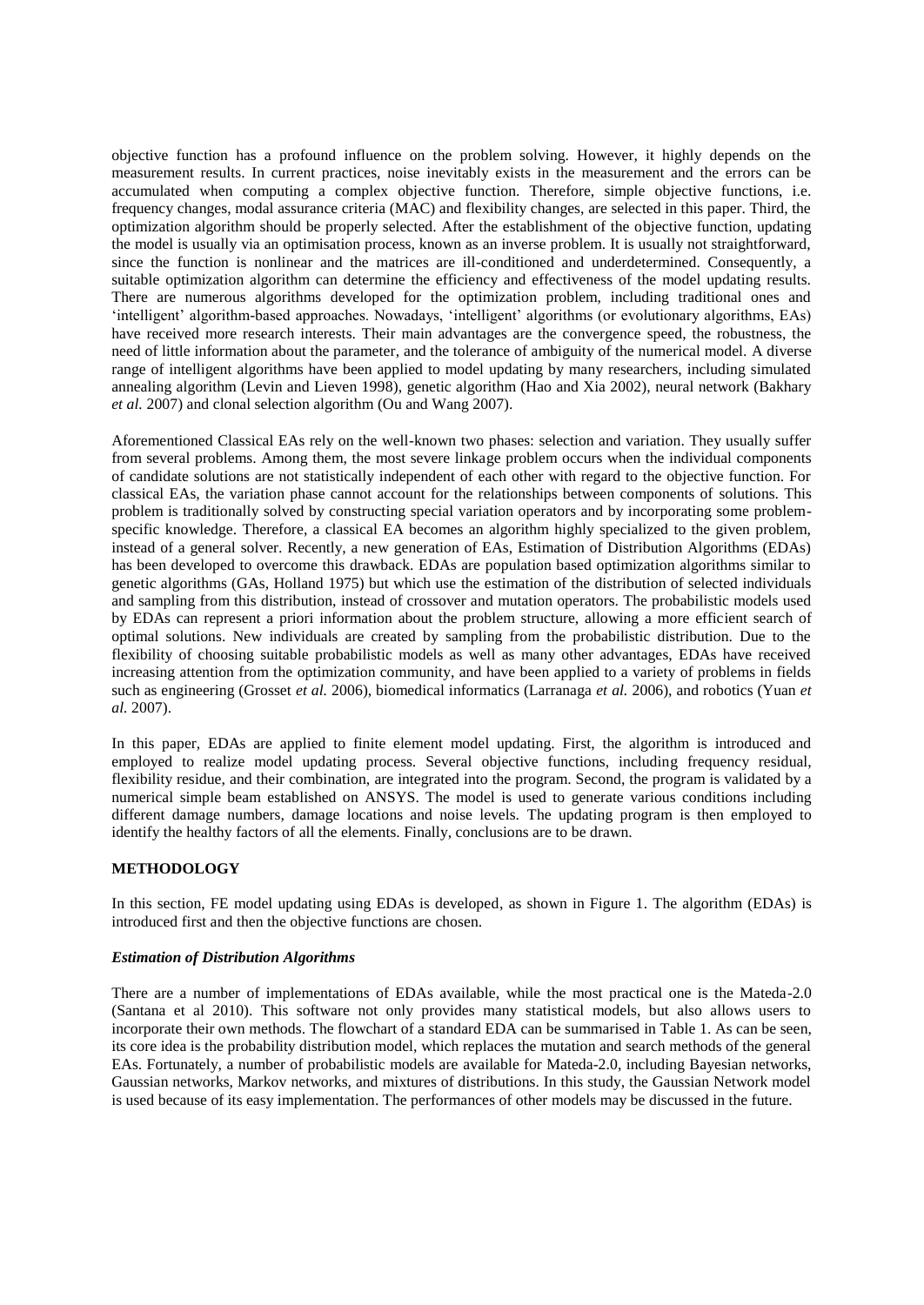Step 0: Set up initial parameters, including *N* (population size),  $N_1$  (size of the selected individuals, usually smaller than *N*), *M* (number of generation), and determine the selection method, probability model, and termination criteria

Step 1: Generate *N* random individuals as the initial population

Step 2: Select  $N_1 \leq N$  individuals from the first population, according to a selection method (objective function values)

Then, repeat steps 3-5 for generations  $i=1, 2, ..., M$ , until the termination criteria met.

Step 3: Estimate the probability distribution model *P*(x) of an individual being among the selected individuals Step 4: Sample *N* individuals (the new population) from *P*(x)

Step 5: Rank the current population according to the selection method and select  $N_1 \leq N$  individuals



Figure 1. Flowchart of EDA based model updating

## *Objective Functions*

The determination of the objective function has a profound effect on the final results. Based on former studies (Ou and Wang 2007; Wang *et al.* 2008), three different functions are selected, including the frequency residue, the flexibility residue and their combination.

$$
J_1 = \sum_{i=1}^{m} \left( \frac{\lambda_{ai} - \lambda_{ei}}{\lambda_{ei}} \right)^2
$$
 (1)

where  $\lambda_i$  represent the *i*<sup>th</sup> natural frequency, *a* and *e* represent analytical and simulated experimental results respectively (here forth the same).

$$
J_2 = \sum_{j=1}^{m} \sum_{k=1}^{m} (G_{jk})^2
$$
 (2)

where  $G_{jk}$  is the element of the matrix  $G$ , which is equal to the difference between experimental and analytical flexibility matrices.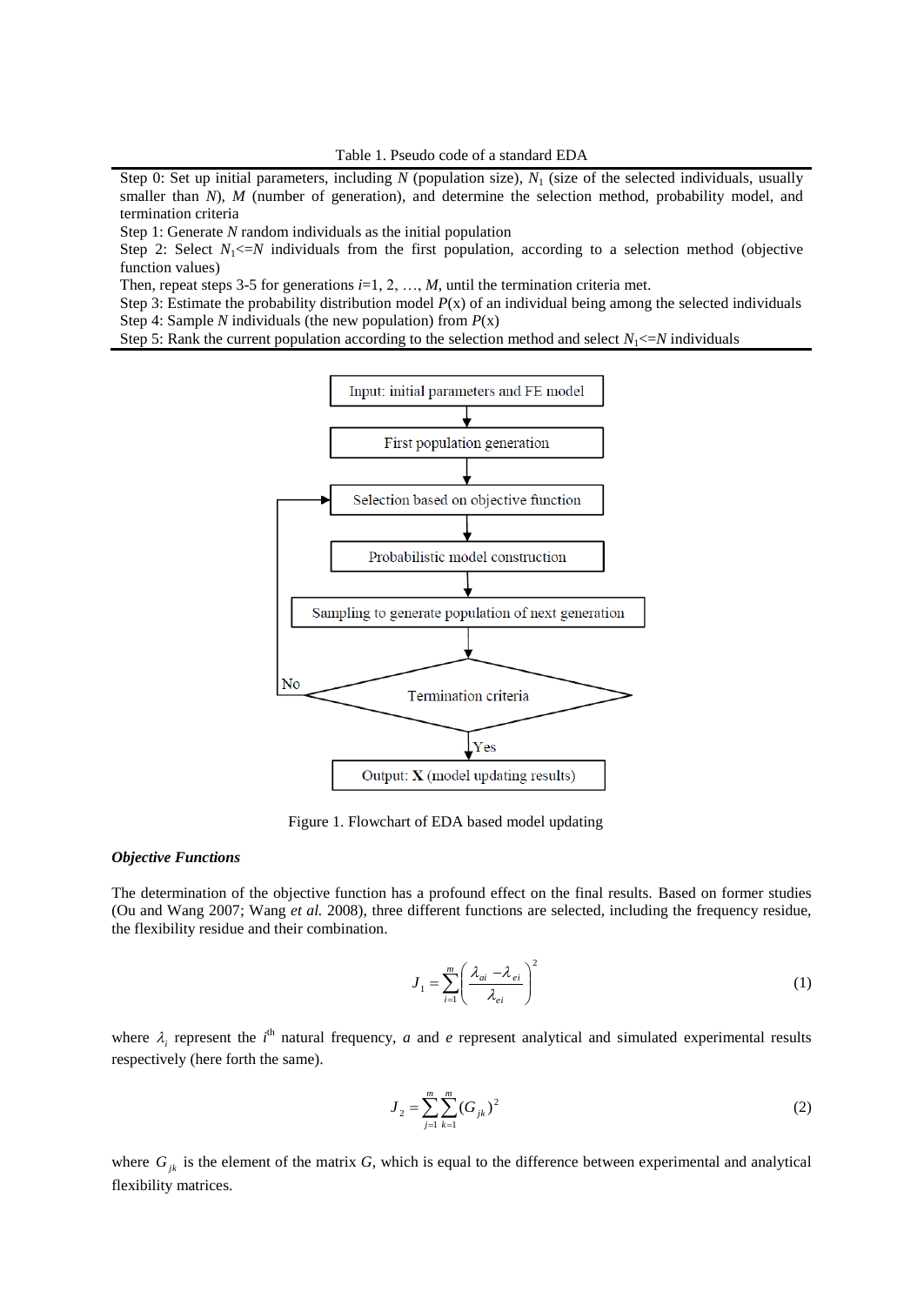$$
G = F_a - F_e \tag{3}
$$

The flexibility matrix is defined as:

$$
F = \sum_{i=1}^{n} \frac{1}{\omega_i^2} \phi_i \phi_i^T
$$
 (4)

$$
J_3 = J_1 + wJ_2 \tag{5}
$$

where *w* is the weighting parameter, which needs to be determined based on the initial results of  $J_1$  and  $J_2$  to make them comparable.

#### **NUMERICAL STUDIES**

The program is applied to a numerical simple beam (Ou and Wang 2007). The 6-meter long beam is discretized into 15 elements, as shown in Figure 2. The initial density, modulus of elasticity, the area and the second moment of area of the cross section of the beam are  $2500 \text{ kg/m}^3$ ,  $3.2 \times 10^4 \text{ MPa}$ ,  $0.05 \text{m}^2$  and  $1.66 \times 10^4 \text{ m}^4$ , respectively. The FEM of the beam is established on the basis of ANSYS. Modal analysis is conducted in order to gain its first 10 natural frequency and mode shapes.





The healthy factor **X**, a vector with 15 elements, is used as updating parameter.  $X_i$  is defined as the ratio between the updated and original stiffness values of the element *i*. When  $X_i > 1$ , the updated stiffness of the *i*<sup>th</sup> element is larger than its original stiffness, and vice versa. When  $X<sub>i</sub> = 1$ , the updated stiffness is equal to the original one. In order to allow large changes in these parameters, the upper and lower bounds of each parameter are 0.5 and 1.5, respectively. It should be noted that these bounds are just for choosing initial random parameters. In EDAs, it may adjust the bounds according to the results from the former generation.

#### *Single Damage Case*

First, the program with three different objective functions is applied to identify single imaginary damage with element 5,  $X=[1 \ 1 \ 1 \ 1 \ 1 \ 0 \ 81 \ 1 \ 1 \ 1 \ 1 \ 1 \ 1 \ 1 \ 1 \ 1 \ 1 \ 1 \ 1]$ . Based on initial computation results, the population and generation number are taken as 100 and 100, respectively, to obtain the balance of computational efficiency and reliable updating results. The updated healthy factors for each element by using three objective functions are shown in Figure 3 and listed in Table 2. The average difference between the updated factor and true value of each element is also shown in Table 2. Based on the updating results, the program with different objective functions reached a satisfactory level, with the maximum average difference 2.72%. The damage locations are identified by all the objective functions. However, the damage severity is underestimated as 0.856, 0.855 and 0.86 for  $J_1$ ,  $J_2$  and  $J_3$ , respectively. It can be seen that the identification results by using  $J_3$  are not better than the other two functions.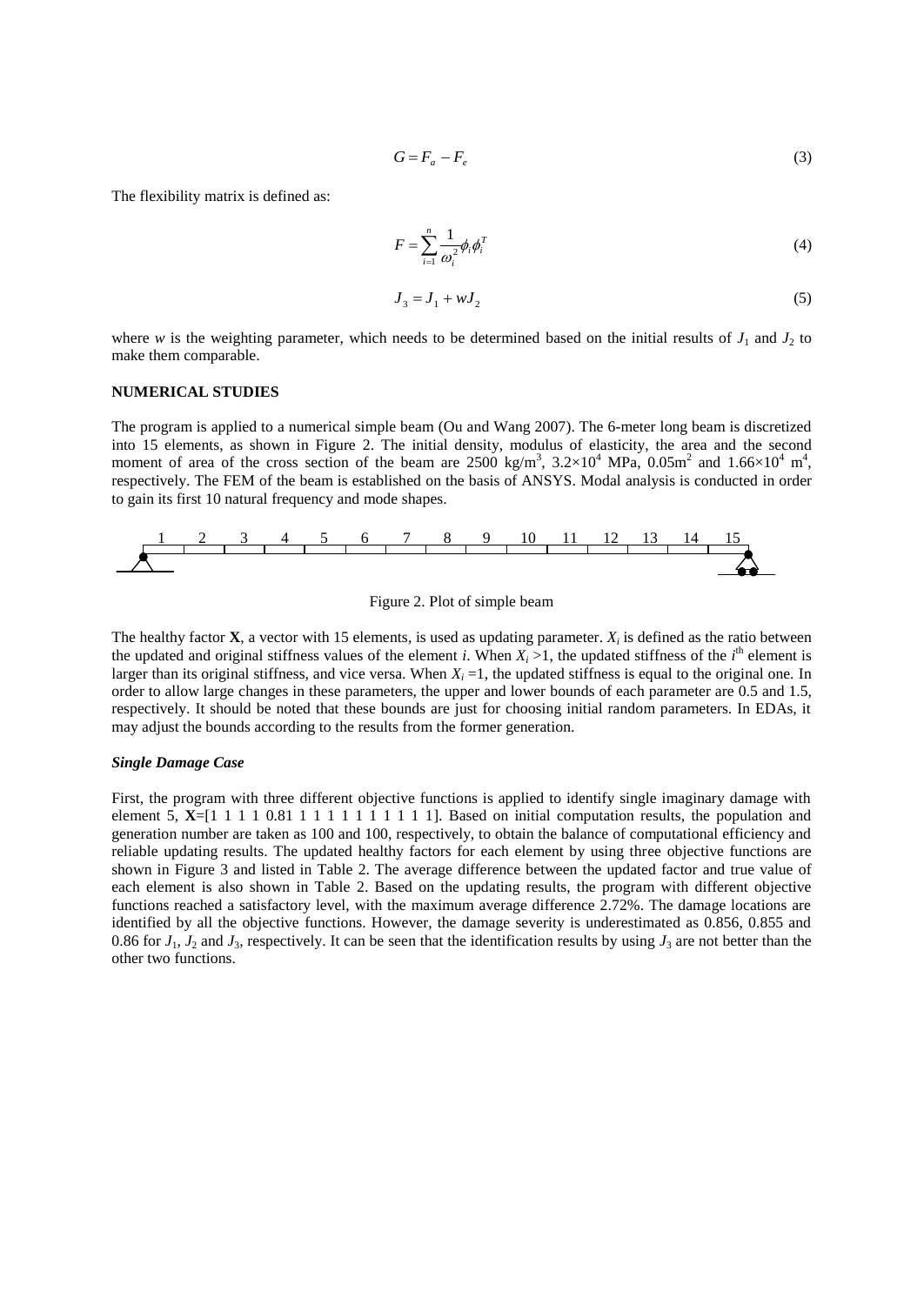| Element number     | True value | $J_1$ | $J_2$ | $J_3$ |
|--------------------|------------|-------|-------|-------|
| 1                  | 1          | 1.015 | 0.988 | 1.027 |
| 2                  | 1          | 0.994 | 1.038 | 0.988 |
| 3                  | 1          | 0.985 | 0.968 | 0.966 |
| $\overline{4}$     | 1          | 0.977 | 0.977 | 0.996 |
| 5                  | 0.81       | 0.856 | 0.855 | 0.86  |
| 6                  | 1          | 0.978 | 0.998 | 0.972 |
| 7                  | 1          | 0.958 | 0.952 | 0.96  |
| 8                  |            | 1.003 | 1.016 | 1.002 |
| 9                  |            | 1.047 | 1.03  | 1.046 |
| 10                 |            | 1.008 | 0.992 | 1.014 |
| 11                 |            | 0.94  | 0.989 | 0.936 |
| 12                 |            | 1.022 | 1.019 | 1.007 |
| 13                 |            | 1.017 | 0.997 | 1.031 |
| 14                 |            | 1.007 | 0.969 | 1.016 |
| 15                 | 1          | 0.99  | 1.021 | 0.978 |
| Average difference |            | 2.36% | 2.32% | 2.72% |

Table 2. Numerical experiment results using differenct objective functions



Then, the program is applied to identify damage based on noise corrupted data. The updated healthy factors for each element by using three objective functions are shown in Figure 4 and listed in Table 3. Based on the updating results, the program with *J*<sup>2</sup> reached an acceptable level, with the average difference 2.94%. The correct damage location is identified while the damage severity is largely underestimated as 0.887 compared to true value 0.81. The program with  $J_1$  and  $J_3$  failed to identify the damage.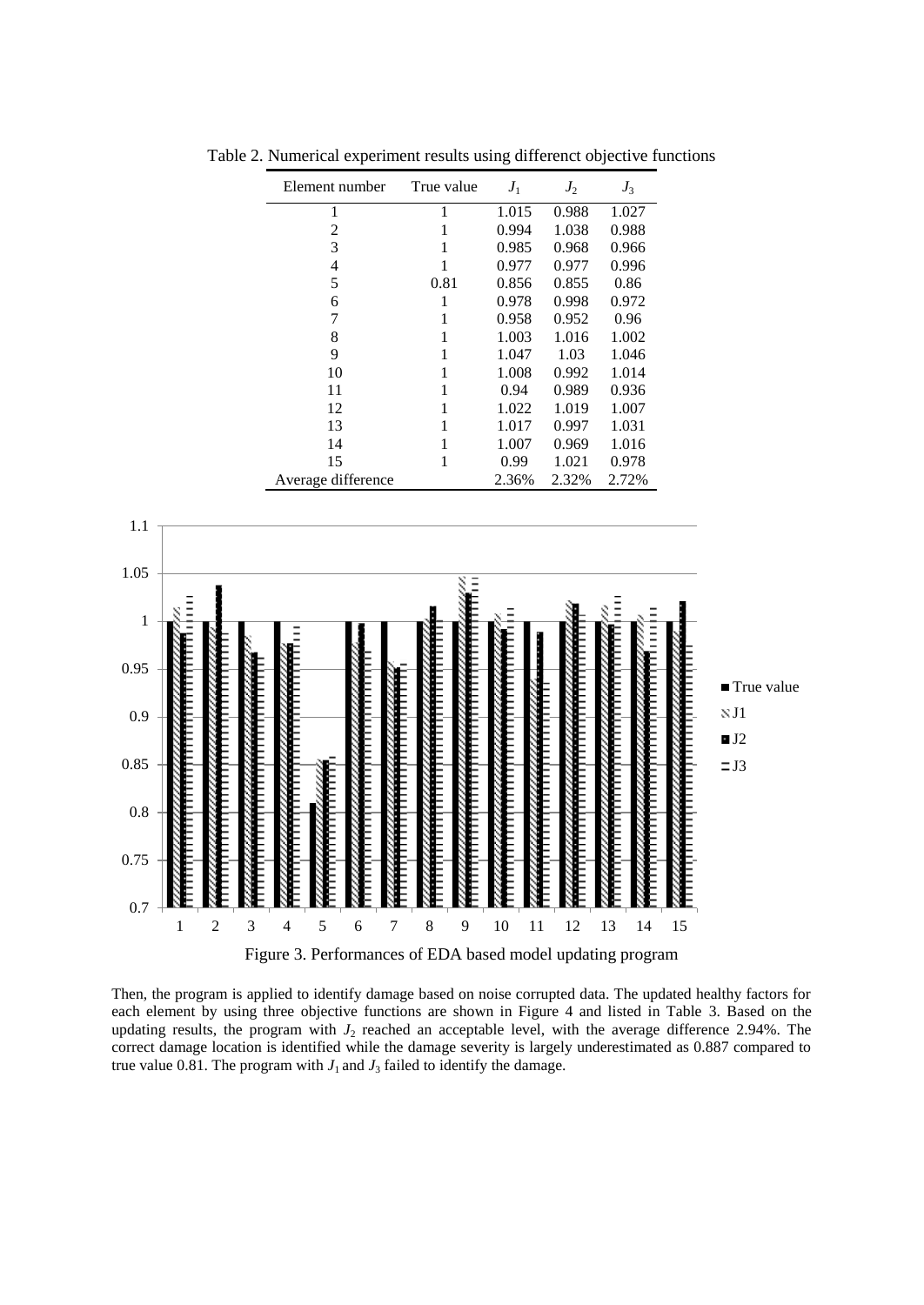| Element number     | True value | $J_1$ | $J_2$ | $J_3$ |
|--------------------|------------|-------|-------|-------|
| 1                  | 1          | 0.973 | 0.994 | 0.972 |
| 2                  | 1          | 0.935 | 1.054 | 0.936 |
| 3                  | 1          | 1.035 | 0.967 | 1.026 |
| 4                  | 1          | 0.878 | 0.991 | 0.911 |
| 5                  | 0.81       | 0.949 | 0.887 | 0.907 |
| 6                  | 1          | 1.022 | 1.006 | 1.025 |
| 7                  | 1          | 1.009 | 0.963 | 1.033 |
| 8                  | 1          | 1.022 | 1.041 | 1.025 |
| 9                  | 1          | 1.014 | 1.027 | 0.987 |
| 10                 | 1          | 0.979 | 1.034 | 0.991 |
| 11                 | 1          | 0.852 | 0.99  | 0.879 |
| 12                 | 1          | 0.979 | 0.961 | 0.932 |
| 13                 | 1          | 1.012 | 1.046 | 1.034 |
| 14                 | 1          | 1.098 | 1.012 | 1.065 |
| 15                 | 1          | 1.161 | 1.004 | 1.264 |
| Average difference |            | 6.32% | 2.94% | 6.56% |

Table 3. Numerical experiment results under 1% noise



#### *Multiple Damage Case*

At last, the program with three objective functions is applied to identify two imaginary damages with element 2 and element 8, **X**=[1 0.912 1 1 1 1 1 0.718 1 1 1 1 1 1 1]. The updated healthy factors for each element by using three objective functions are shown in Figure 5 and listed in Table 4. Based on the updating results, the program with different objective functions reached an acceptable level, with the maximum average difference 3.99%. The damage locations are identified by all the objective functions. For  $J_1$ , the larger damage (0.718) at element 8 is accurately identified as 0.71, while the smaller damage  $(0.912)$  at element 2 is identified as 0.955. For  $J_2$ , the damages are identified as 0.746 and 0.908, respectively, indicating that the smaller damage is identified more accurately than the larger one by using  $J_2$ . For  $J_3$ , both damage severities are overestimated (0.708 and 0.893).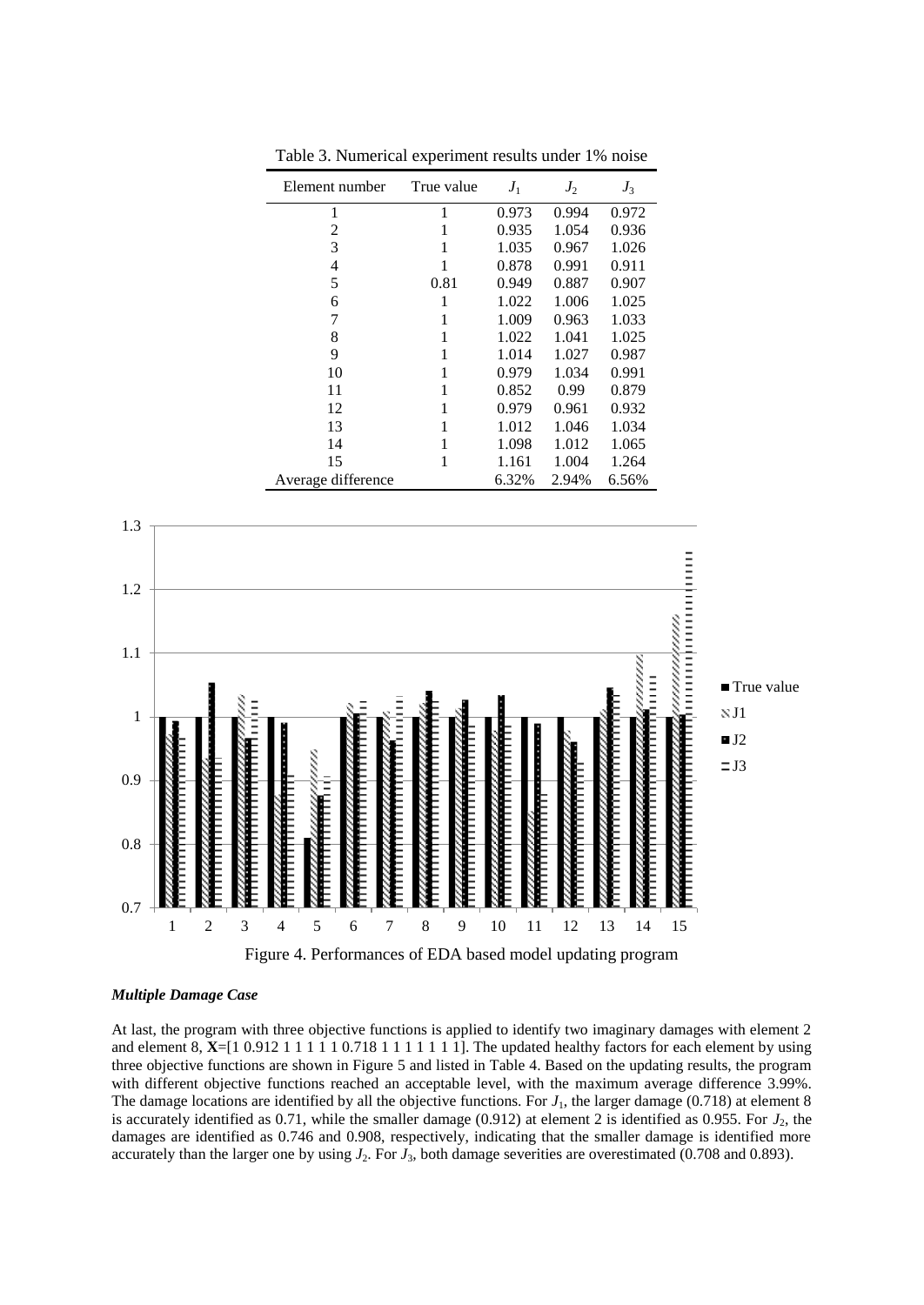|                                     | Element number                                             | True value   | ${\cal J}_1$ | ${\cal J}_2$ | $J_3$        |              |
|-------------------------------------|------------------------------------------------------------|--------------|--------------|--------------|--------------|--------------|
|                                     | $\mathbf{1}$                                               | $\mathbf 1$  | 0.971        | 1.005        | 1.019        |              |
|                                     | $\overline{c}$                                             | 0.912        | 0.955        | 0.908        | 0.893        |              |
|                                     | 3                                                          | $\,1$        | 0.951        | 0.983        | 0.995        |              |
|                                     | 4                                                          | $\mathbf{1}$ | 1.023        | 0.976        | 1.009        |              |
|                                     | 5                                                          | 1            | 0.969        | 1.042        | $\mathbf{1}$ |              |
|                                     | 6                                                          | $\mathbf{1}$ | 1.066        | 0.997        | 0.992        |              |
|                                     | 7                                                          | $\mathbf 1$  | 0.955        | 0.96         | 0.999        |              |
|                                     | $\,8\,$                                                    | 0.718        | 0.71         | 0.746        | 0.708        |              |
|                                     | 9                                                          | $\,1$        | 1.096        | 0.991        | $1.015\,$    |              |
|                                     | 10                                                         | $\,1$        | 0.926        | 1.021        | 1.036        |              |
|                                     | 11                                                         | 1            | 1.038        | 0.994        | 0.974        |              |
|                                     | 12                                                         | $\mathbf{1}$ | $1.001\,$    | 0.991        | 1.021        |              |
|                                     | 13                                                         | $\mathbf{1}$ | 1.018        | 1.016        | 1.008        |              |
|                                     | 14                                                         | $\mathbf{1}$ | 0.973        | 0.97         | 0.948        |              |
|                                     | 15                                                         | 1            | 1.043        | $1.008\,$    | 1.038        |              |
|                                     | Average difference                                         |              | 3.99%        | 1.82%        | 1.82%        |              |
| $1.1\,$                             |                                                            |              |              |              |              |              |
|                                     |                                                            |              |              |              |              |              |
| 1.05                                |                                                            |              |              |              |              |              |
|                                     |                                                            |              |              |              |              |              |
| $\,1\,$                             |                                                            |              |              |              |              |              |
|                                     |                                                            |              |              |              |              |              |
| 0.95                                |                                                            |              |              |              |              |              |
|                                     |                                                            |              |              |              |              |              |
| 0.9                                 |                                                            |              |              |              |              |              |
|                                     |                                                            |              |              |              |              | ■ True value |
| 0.85                                |                                                            |              |              |              |              | NJ1          |
|                                     |                                                            |              |              |              |              |              |
| $0.8\,$                             |                                                            |              |              |              |              | J2           |
|                                     |                                                            |              |              |              |              | $\equiv$ J3  |
| 0.75                                |                                                            |              |              |              |              |              |
|                                     |                                                            |              |              |              |              |              |
| $0.7\,$                             |                                                            |              |              |              |              |              |
|                                     |                                                            |              |              |              |              |              |
|                                     |                                                            |              |              |              |              |              |
| 0.65                                |                                                            |              |              |              |              |              |
|                                     |                                                            |              |              |              |              |              |
| 0.6                                 |                                                            |              |              |              |              |              |
| 3<br>$\overline{c}$<br>$\mathbf{1}$ | 5<br>$\overline{7}$<br>$\overline{4}$<br>6                 | 8<br>9       | 10<br>11     | 12           | 13<br>14     | 15           |
|                                     | Figure 5. Performances of EDA based model updating program |              |              |              |              |              |

Table 4. Numerical experiment results using differenct objective functions

# *Discussions*

Based on above results, the updating performance of the flexibility residue is reliable under various conditions. However, the simple combination of different objective functions may not yield satisfactory results.

In the second stage of model updating, since most elements have been calibrated in the first stage, usually only a few damaged elements should be updated, while others should remain their calibrated values. The inherent sparse information can be exploited, which has recently been studied by Wang and Hao (2013). Further development on model updating by using sparse information will be explored in future works.